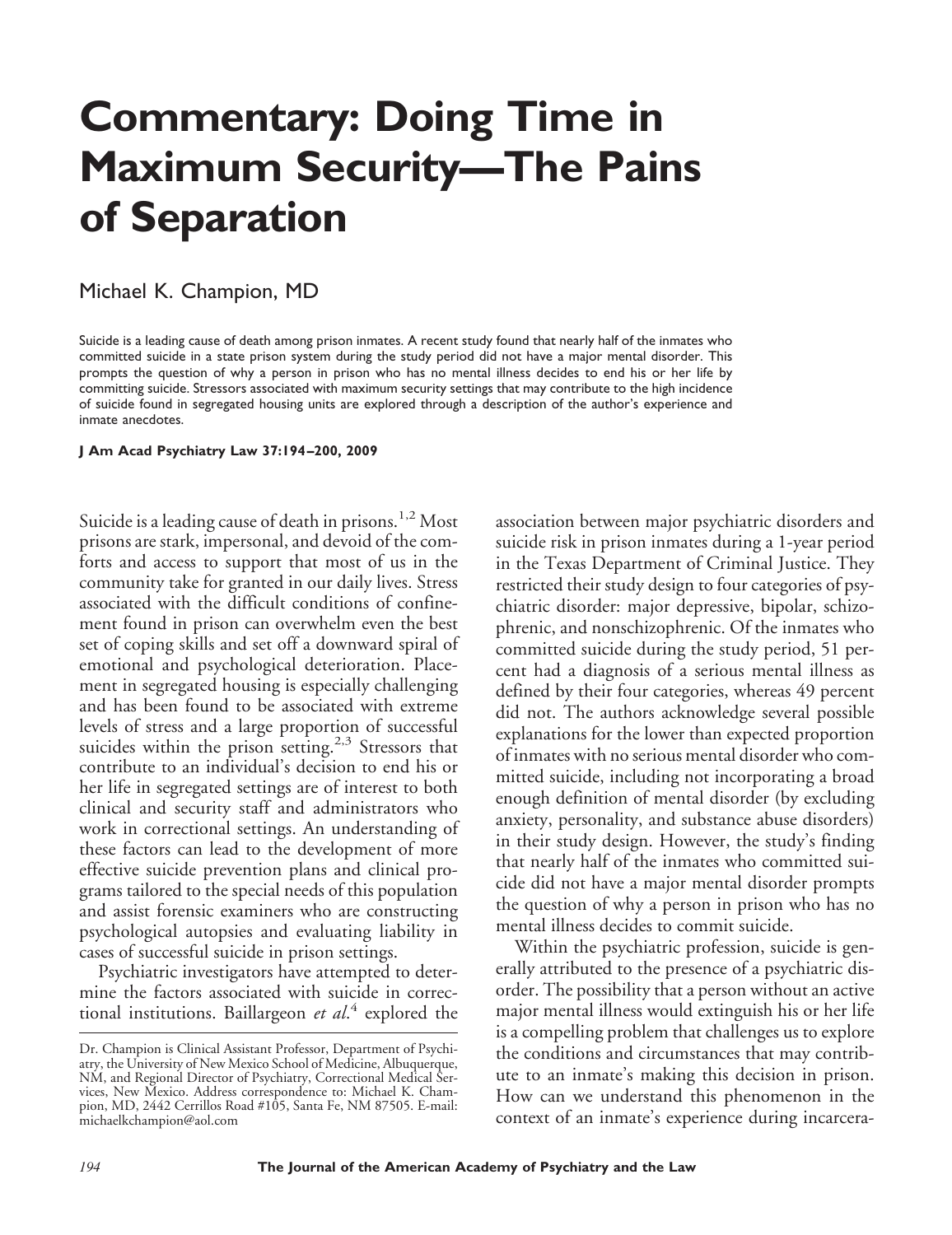tion, particularly in segregated settings, where the frequency of suicide is so much of a concern?

## **A Vantage Point**

I began working in maximum security settings in 1987 and over the past 22 years have had the opportunity to witness the conditions of confinement in facilities for men and women in a variety of state departments of corrections and to talk with thousands of inmates. I have listened to the perspective of hundreds of inmates who live or have lived in shortand long-term segregation. The objective of this article is to shed light on the experience of the inmate in segregation and the impact on the psyche that may contribute to a decision to attempt suicide, even in the absence of an active mental illness. I will offer a vantage point that is derived from my personal observations and conversations with inmates over the past two decades. I intend to present a perspective on the environmental and psychological factors that contribute to the extreme stress of segregation and are potential contributory factors to suicide in that setting. Most of my comments apply to male inmates, as my experience primarily has been working with incarcerated men. An essay or study illuminating the stressors for female inmates in segregation would be a welcome contribution to the literature.

Most of the quoted passages in the following text are derived from my notes of conversations that I have had with inmates over the past 20 years and were selected to illustrate the unique stressors of the segregated environment.

### **Life in Segregation**

The penitentiary concept was first implemented in Philadelphia in the early 19th century. The Philadelphia model of incarceration established a policy of solitary confinement where, theoretically, an inmate would reform through making penance in isolation. Foucalt explained this proposed mechanism of reform in his examination of the development of the modern prison system:

feels awakening within him the moral feeling that never entirely perishes in the heart of man [Ref. 5, p 238].

In the modern era, there continue to be proponents of using isolation during incarceration as an opportunity for inner development. For example, Bo Lozoff and his Human Kindness Foundation have worked with inmates in prison and encourage experiencing the isolation as an opportunity for introspection in the service of personal transformation.<sup>6</sup> For most people in prison and in the community, extended isolation and solitude can be extremely challenging and difficult to tolerate.

In the modern prison setting, inmates with special security needs are placed in administrative segregation status for days to months or into secure housing units for months to years. Both of these housing situations are considered "segregation" because the inmate is removed from the general population of the prison and specialized security procedures are utilized for the residents in this setting. Administrative segregation units generally represent a small proportion of housing units in a given prison. Maximum security prisons contain a large proportion of secure housing units, while so-called supermax prisons are designed entirely for segregated populations. Inmates are placed in segregation for a variety of reasons. The largest proportion of segregated inmates have been found guilty of violent acts (assault, murder) on other inmates and correctional officers within the prison setting. Many states with high concentrations of gang activity have designed gang-intervention programs that separate rival members and place them in segregation as part of an institutional violence-reduction plan. Inmates placed in protective custody (PC) are frequently placed in a separate segregated housing unit. Inmates in PC are at risk of harm from other inmates because of their high-profile status (e.g., former law enforcement officers, judges, and those who have committed notorious crimes), history of sexual offenses, or status of renouncing gang membership.

Institutional procedures and conditions of confinement vary from state to state. Inmates in maximum security segregated settings are often placed in solitary confinement. They spend 23 hours a day in an 8- by 12-foot cell and are allowed to go into an exercise cell or enclosure for one hour a day at least five times a week for recreation. A typical segregation cell has a shelf to support a mattress, a shelf for use as a writing surface and to stack personal belongings, a

In absolute isolation, as at Philadelphia, the rehabilitation of the criminal is expected not of the application of a common law, but of the relation of the individual to his own conscience and to what may enlighten him from within. Alone in his cell, the convict is handed over to himself; in the silence of his passions and of the world that surrounds him, he descends into his conscience, he questions it and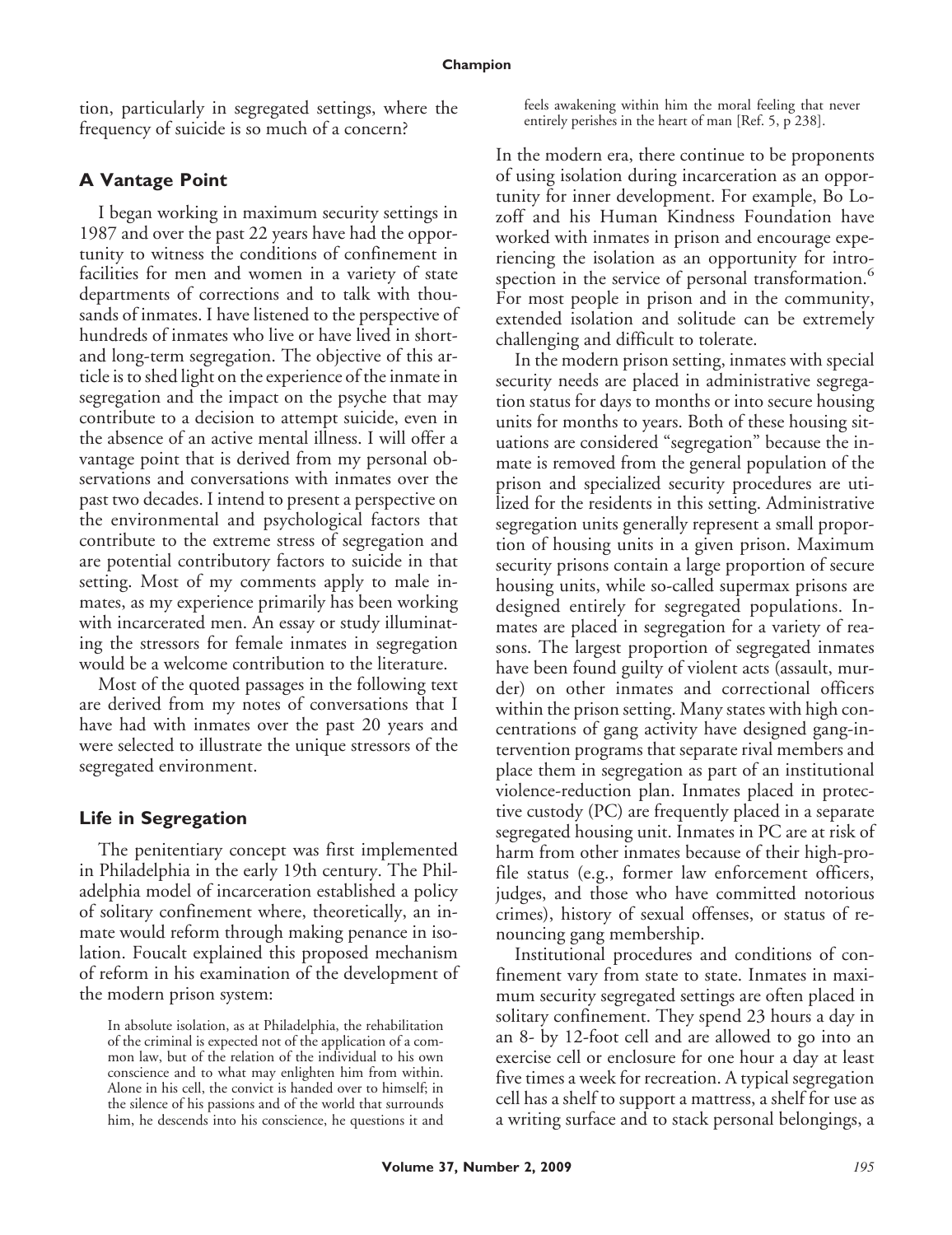stool, and a sink/toilet unit. When inmates leave their cells, security restraints are applied that shackle the wrists to the waist and the legs together. The only consistent human physical contact an inmate experiences during segregation is with the officer who applies the security restraints. The exercise cells or enclosures consist of either a large concrete-walled room or fenced-in cages with space between each enclosure to prevent contact between inmates. Visits with family and friends are noncontact and occur through a thick plate of glass in a special visiting area. Security personnel, in consultation with facility mental health staff, oversee a behavioral modification system that is designed to encourage a reduction in antisocial behavior and compliance with institutional rules. As an inmate advances through the levels or steps of the system, privileges are awarded: a radio, a television set, access to books and canteen items, more frequent phone calls, and more frequent visits. Any violation of the rules results in a regression: a loss of privileges and a return to a more restrictive step in the behavior plan. Time out of the cell is allowed for appointments with staff (medical, security, mental health, education, and chemical dependency), visits, recreation, or work.

The following themes have emerged from my professional experience and recollections of discussions with inmates about life in segregation.

# **The Strain of Daily Life**

## *Lack of Work*

Only a few residents in segregation are allowed out of their cells to work. Typically, they work as porters and provide cleaning and maintenance duties for the facility in which they are housed. Inmates on PC status are frequently the only ones allowed to work, because of the security concerns of mixing inmates from rival gangs or those with violent histories. The pay is minimal (as low as 20 cents an hour with a maximum of six hours of pay a day). In some systems, a percentage of wages is withheld to fund a gate fee, a sum of money given to the inmate at the gate upon release (typically 50 dollars). While most inmates working as porters value the time out of their cells, they may feel demoralized by the small amount of pay and the little it can buy. For those who cannot leave their cells, resentment builds toward those who can get out for most of the day to work, especially in systems that allow only PC inmates to have this privilege. Therefore, the benefits that come with work are often accompanied by the scorn of fellow inmates.

## *Interaction With Other Inmates and Its Toll*

The opportunity to interact with fellow inmates in segregation is minimal, usually occurring from cell to cell or in the exercise enclosures. A typical cell design includes a grated air vent that connects adjoining cells. Neighboring inmates frequently converse with each other through the grate. At times, this is a welcome break from the monotony; at others, it is viewed as an intrusion. Some inmates describe developing a mutually supportive relationship with a neighbor, but such connections tend to be the exception rather than the norm. The typical verbal exchange is not positive. Frequently, the neighboring inmate attempts to encourage the recipient to engage in misconduct: exchanging possessions, passing prescription or illegal drugs down the line to another inmate, or participating in planned assaults. The pressure to comply can be immense.

Inmates describe a feeling of being under siege in the atmosphere of constant negativity and noise on the block (blaring radios and televisions, yelling). A common disruption in segregation is an event known as a cell war, which frequently occurs when an inmate is upset about a perceived injustice and begins a protracted tirade that typically involves yelling, kicking, and banging on the cell door; destroying personal belongings; or flooding the cell. If the inmate does not respond to verbal intervention from the security staff, officers may form a team to extract the offender from the cell, frequently using pepper spray to subdue him. The ensuing chaotic atmosphere can last for hours and impacts every resident in the unit.

Security is tight in segregation, but violence does occur. The possibility of a deadly assault by another inmate is very real; there is a need to be on guard at all times. Inmates described a feeling of "constant paranoia" that develops from "always watching your back" and a need to "strike first before someone gets you." The energy expended to "keep strong to survive" and "keep up a front" in order not to be perceived as weak can be exhausting. The vigilance necessary for survival can cause "battle fatigue" from being in "constant fight-or-flight mode." Older inmates who have a reputation and are serving long sentences are sometimes targeted by younger inmates who want to gain notoriety by assaulting or killing a well-known person. The perceived need for pre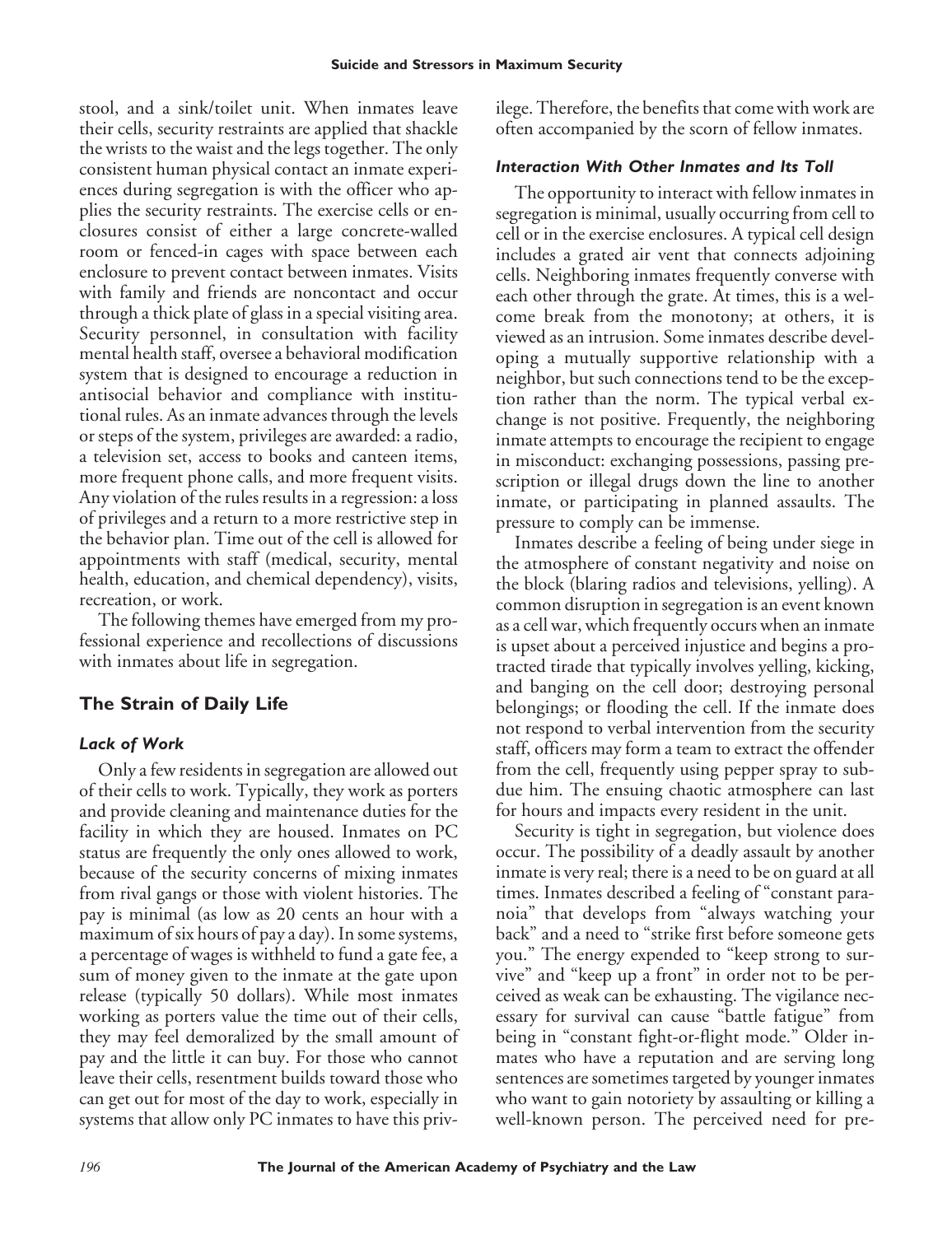emptive strikes can make it difficult for some to turn away from a violent past as inmates age during long periods of incarceration.

#### *Limits on Property*

In the stark surroundings of a concrete cell reverberating with the din of cell wars, slamming doors, and whispered demands to "donate" your hardearned canteen items to another, solace often comes from an escape into one's personal belongings. Many inmates have described how listening to music delivers them momentarily from the overwhelming noise of the day or the monotonous dark silence of long nights. However, even for the best behaved, there are limits to what the inmate is allowed to have in a cell at one time. For example, in one system, they can keep only up to 10 cassette tapes and three books at a time and have a limited catalogue from which to order approved media. Redundancy and boredom are quick to take root.

#### **Fear**

Fear is not a subject that most inmates speak about openly. Survival requires an effort to maintain an impenetrable façade and not telegraph anything that could be perceived as a sign of weakness. Much like the advice found in *How to Swim With Sharks*, a primer on how to succeed in treacherous waters that has become an underground house officer's guide, a critical maxim is: "Do not bleed" in the water.<sup>7</sup> However, when an inmate builds trust in staff and personal stories subsequently unfold, the underlying motif of fear as a driving force is readily apparent. It is not uncommon to hear how witnessing an inmate involved in a rape or a brutal stabbing during an initial incarceration as a teenager sets up a long pattern of preemptive violence. This response can result in decades spent in the pursuit of a sense of safety and maintaining personal and physical integrity.

#### **Frustration**

Many people who are sent to prison have a poor tolerance of frustration, which contributed to their criminal behavior. The prison environment, with its rules, regulations, and need for conformity and predictability, is generally rigid and inflexible. The collision of rigidity with short-fused tempers can lead to explosive confrontations over what seems to be the simplest request. Negotiating to obtain more than a weekly allotment of toilet paper can require a multitude of paperwork that can try even the most stalwart patience, which is not the average inmate's forte. Many inmates describe a sense of unbearable frustration arising from the constant friction with the bureaucratic nature of the security chain of command; the tension builds over time to the point where a release is inevitable.

Release of pent-up anger can take the positive form of calisthenics in the cell but can also be violent, directed toward inmates and staff or self-injury. An inmate serving an accumulated sentence of over 100 years for a series of assaults in the community and homicides while incarcerated reflected on the effect of segregation on his ability to relieve stress. He described a long pattern of releasing tension through assaultive behavior that helped him achieve momentary periods of calm. The segregated nature of maximum security, with its imposed separation from others, prevented him from having access to potential victims. Isolation left him with no other acceptable outlet, he explained, and he began to cut himself and to rub his skin until he bled. When this method of tension release waned in its ability to soothe, after a series of conflicts with security staff, he attempted suicide and almost succeeded.

### **Despair**

Many inmates in segregation find a way to channel their frustration into pro-social avenues: developing artistic skills (drawing, soap carving), academic pursuits (obtaining a GED, taking college correspondence courses), and completing clinical material (chemical-dependency workbooks). However, for some, a constant sense of frustration with no perceived resolution leads to resignation and eventually desperation. Externalized anger toward others shifts and is channeled inward. The constant drain of experiencing negative interactions with both staff and fellow inmates can engender a pervasive sense of pessimism that colors self–perception. One inmate explained that he became "sick of the evil in human nature and lost all hope." He pointed out that watching a 24-hour news channel (CNN) all day further reinforced a sense that there was no hope for the human race and what was waiting for him in the community may be worse than what he was experiencing in prison. He believed that his plight was not likely to improve, which sent him into a downward spiral of despair and self-loathing. Many of his wak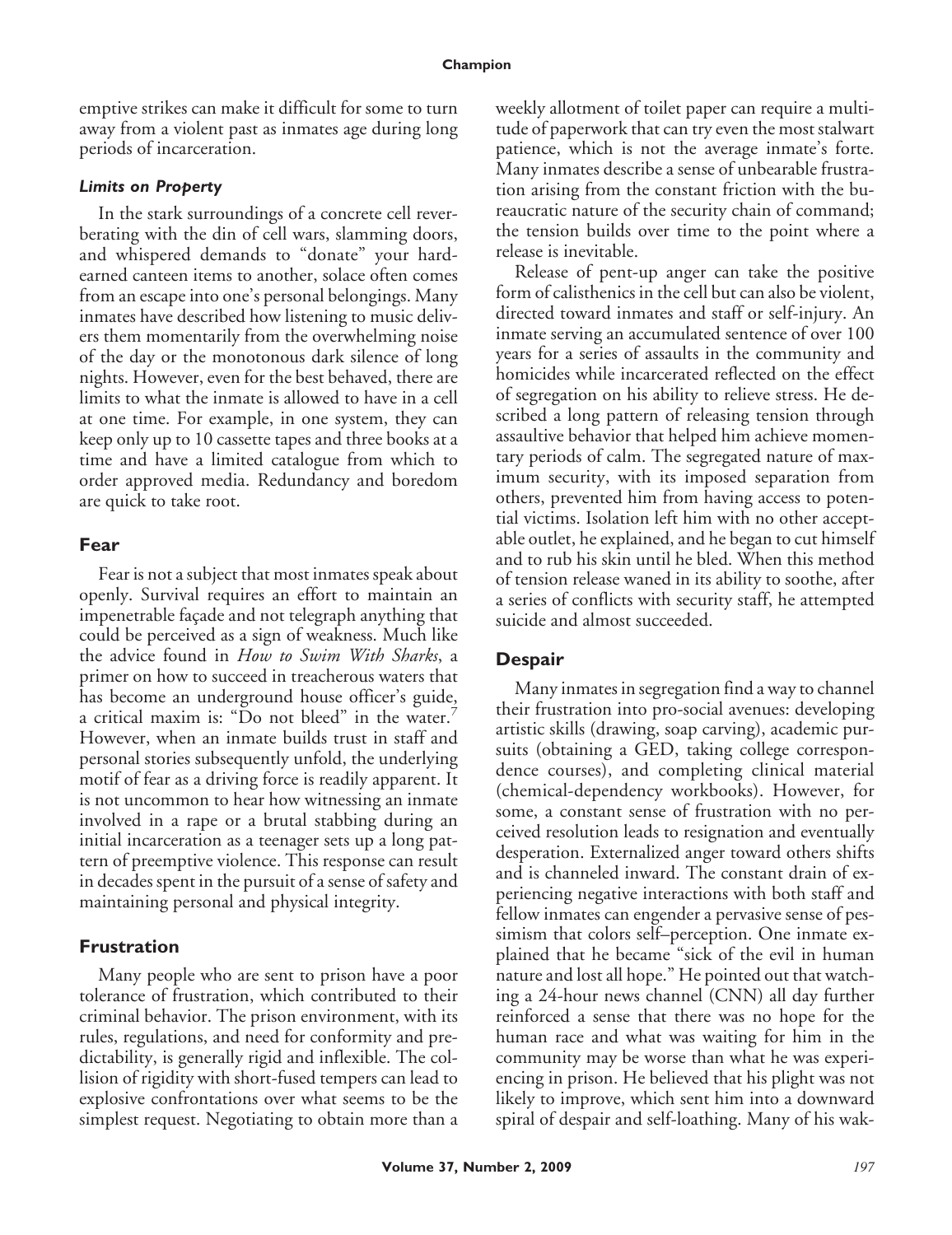ing hours were spent ruminating on the thought "I let myself down. . .; I won't change. . .; this (prison) won't change."

## **Shame**

Criminal behavior has its personal toll. In the isolation imposed by an extended prison sentence, inmates often reach out to their families, which can be a mixed experience. On the one hand, the contact can provide solace and a sense of belonging. On the other, it can stir up feelings of guilt and shame for "letting them down over and over again." One inmate explained, "I feel like a burden to my family. . .; maybe they will be better off without me and the tension I cause them. . . . I should let them get on with their lives." An inmate contemplating returning to the community where he had been well known for his extravagant lifestyle stated, "I will be out there with people who used to know me as The Man, but I'll just be a convict wearing an apron flipping burgers." For some, the friction between wanting to be accepted by others and the fear of rejection by their families or ridicule by their peers in the community leads to a sense of shame and desperation and then to contemplating whether life is worth living.

## **A Demoralizing Loss of Manhood**

Maintaining an identity separate from being an inmate is extremely important in weathering the storms of a long incarceration. Many inmates have spouses and children. Continuing a role in the dayto-day decision–making for the family crystallizes a sense of purpose that extends beyond the walls of the institution. Disconnection from the family both physically and functionally can be devastating to an inmate's identity as the man of the family. Contact with the outside world is a privilege that has to be earned. For those who have violated the rules, telephone contact and visits can be infrequent. Visits in maximum security are noncontact and require leg and wrist shackles. Interaction occurs through a thick plate of glass with conversations over a speaker line. Inmates have described how visits in this type of setting feel demoralizing. One inmate described the devastation that came from not being able to "hold and comfort my children or be a man for my wife.... They see me standing there as if I was an animal in chains. . .; after a while, I just asked them

to stop coming. . . . I get down on myself and give  $\mathsf{u}\mathsf{v}$ ."

## **Monotony**

Inmates in a maximum security setting describe a dulling monotony in the daily routine. Meals are a welcome momentary diversion; however, the menu tends to be on a predictable and repetitive rotation. There are no group events to mark or celebrate holidays and other special occasions. Time can move very slowly. Some inmates try to pass the time by talking to a neighbor through the vents but describe how quickly they tire of the stories they hear over and over. The arrival of a new neighbor can be a mixed bag as the new resident may bring a fresh batch of stories but may be the cause of turbulence on the housing unit. From this perspective, setting a mattress on fire may seem to be worth the loss of privileges, if only to create a chaotic diversion in an otherwise boring day.

## **Isolation and Loneliness**

Separation from loved ones and a lack of opportunity for human communication and connection can take its toll. Inmates frequently describe the crushing weight of solitude and the loneliness that stems from infrequent human interaction. One inmate explained, "You're stuck in your room 23 hours a day, living with your thoughts nonstop. . . . You just keep thinking 'I let myself down and that won't change.' After a while you can't stand it." Some find it painful to break the loneliness by reaching out to loved ones. Talking with people in the community is a reminder of what life is like in the outside world. That reminder can amplify the feeling of separation and generate a deeper sense of loneliness as the stark deprivation of solitary confinement comes more sharply into focus. Efforts to reconcile can deliver a serious blow if friends and family have "moved on" and do not return the overtures.

## **The Stress of Reentry**

The friction of reentry into the community can begin to burn in the minds of those facing release as parole or the end of a sentence nears. Ironically, one of the most stressful times of incarceration occurs as the sentence is nearing its completion. Inmates' concerns involve where to live, how to earn money, and a fear of relapsing on drugs, returning to criminal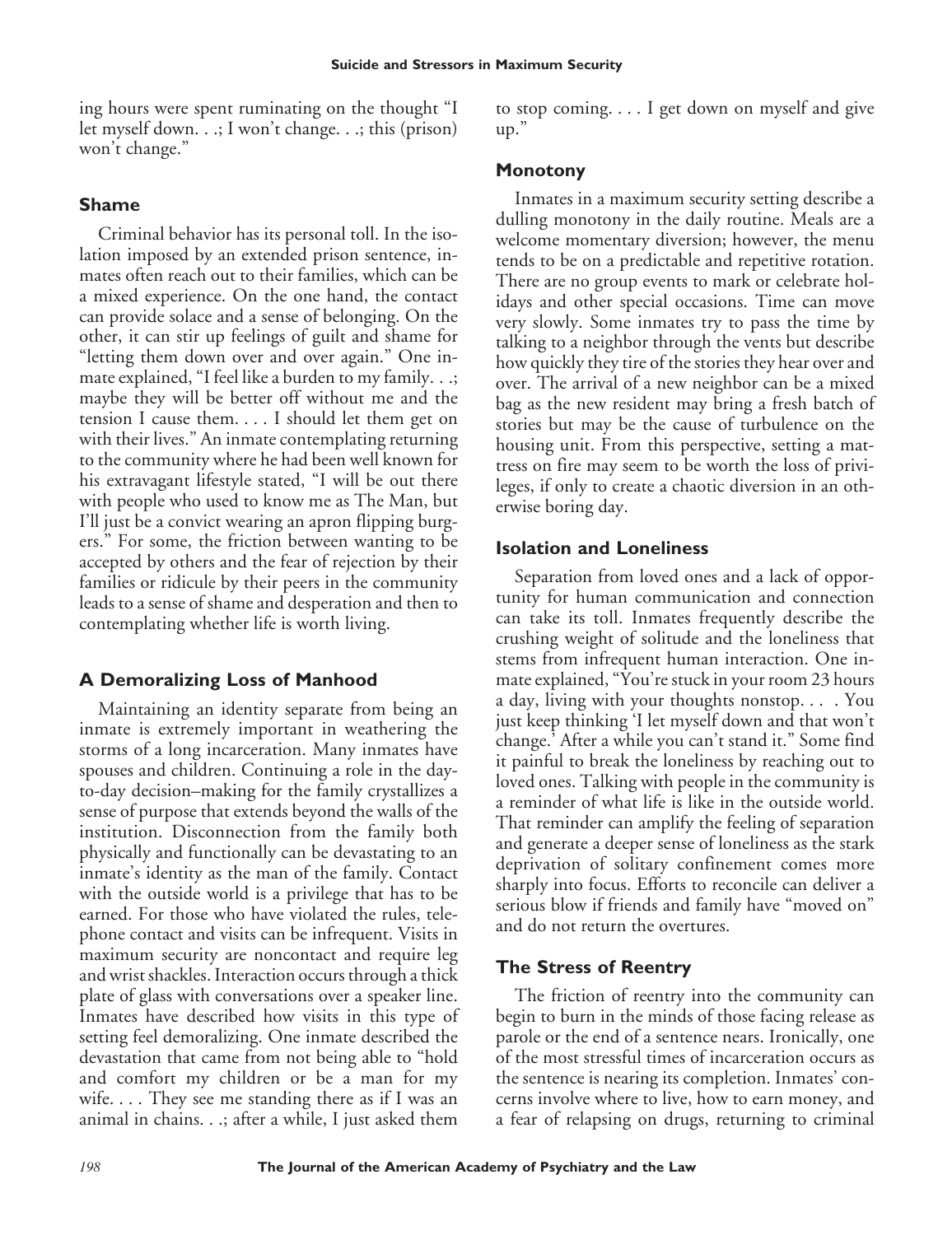behavior, or both. Those who are paroled from maximum security are often placed on intensive parole with a short leash and very strict conditions of release; most fear returning to prison for a minor infraction. Upon arrival in the community, the inmate faces a vastly different landscape from the one he knew 10 to 30 years earlier. A new state of the economy, advancements in technology, and a new set of social expectations present situations that the inmate may not feel adequately prepared to navigate. Family members may have died, loved ones may have moved on, and friends may be few and far between. A person incarcerated at 20 years of age may emerge into the community at midlife or beyond and face the sometimes bewildering task of how to build a new life and identity as a citizen. For those with spouses and children, pressure flows from anticipating the stress of returning to the family. Although maintaining connections over the phone and through the plate glass of the visit-room booth may have seemed adequate to maintain some semblance of intimacy, what will it be like to return to home life where the family will depend on the success of the inmate's reintegration? Is another failure waiting to unfold?

## **Suicide on the Eve of Release: The Pains of Reintegration?**

In my experience working in prisons, I have encountered inmates who commit suicide just before release from prison. This seems counterintuitive to most people who have never been to prison. Why would someone despair at the prospect of being released from a segregated maximum security environment that most people in the community would find unbearable? This fascinating and disturbing paradox is worthy of further exploration in the psychiatric and psychological literature.

Inmates may figuratively throw stones at the prison gate. However, incarceration, with all of its deprivation, stress, and bursts of chaos, is a source of stability and security for many. Stressors are known and predictable. When the explosive turbulence of a cell war crescendos, the response from security follows an expected protocol. Meals come three times a day. Medications are provided on a regular schedule. Medical care is readily accessible. Many inmates have never had the stability of a predictable place to sleep and eat.

Prison can provide an opportunity to build a sense of self-respect and identity that fit the nuances of that matrix. An inmate builds a reputation during an incarceration that is a central driver for how staff and other inmates will interact with him. His reputation is especially powerful with the overlay of gang membership and related self- and group identity that fit within the hierarchical nature of the organization. One inmate who had served over 30 years and was facing release within 12 months explained, "Stephen King got it right with that old man in *Shawshank* [*Redemption*]. In prison, people look up to you and ask you for advice. You've got a position and a role to play. When you leave here, you're just one of the rat race. . . . In here, you are something. Out there, you return to nothing."

## **Conclusions**

The stressors associated with placement in segregated housing units are probable contributing factors to the high incidence of suicide in that setting. While initially designed to provide the atmosphere for penitent reflection and transformation in the Philadelphia model, solitary confinement in the modern prison is challenging for those with even the strongest coping skills. Inmates struggling with their conditions of confinement may develop a major affective illness or psychosis and subsequently contemplate and commit suicide. However, the findings of Baillargeon *et al*.<sup>4</sup> and the compelling anecdotes of inmates living in segregation suggest the likelihood that some inmates without a major mental disorder in prison will respond to their external environment and internal experience by committing suicide. Further exploration of this phenomenon is needed as the psychiatric field strives to improve the quality of care in prisons.

### **Acknowledgments**

I thank those inmates who over the years have provided me with compelling glimpses into their efforts to live amidst the myriad challenges of the maximum security, segregated environment.

### **References**

- 1. Hayes LM: Suicide prevention in correctional facilities, in Handbook of Correctional Mental Health. Edited by Scott C, Gerbasi J. Washington, DC: American Psychiatric Publishing Inc., 2005, pp 72–3
- 2. Metzner JL, Hays LM: Suicide prevention in jails and prisons, in the Textbook of Suicide Assessment and Management. Edited by Simon RI, Hales RE. Arlington, VA: American Psychiatric Publishing, Inc., 2006, p 140
- 3. Patterson RF, Hughes K: Review of completed suicides in the California Department of Corrections and Rehabilitation, 1999 to 2004. Psychiatr Serv 59:678, 2008